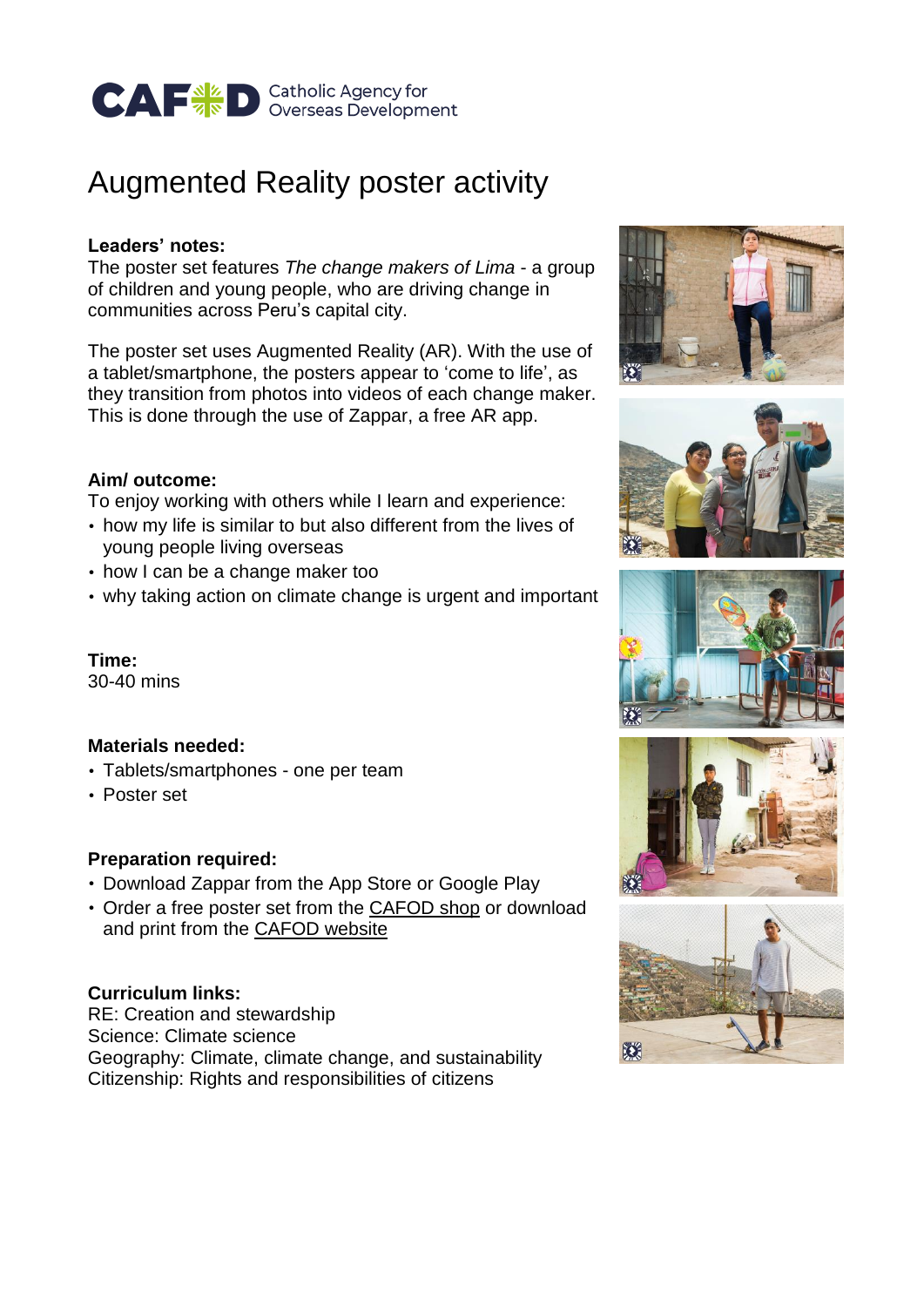#### **Introduction: Icebreaker**

If time allows, start with a brief icebreaker activity.

Ask the young people to stand along a line, depending on whether they strongly agree, agree, disagree or strongly disagree with the following statements. *(Don't share the sources beforehand as they may sway how the young people respond):*

- "The decisions I make on a daily basis (eg. what I buy, eat, wear, etc.) affect people on the other side of the world."
- "Climate change is the greatest threat facing humanity today." (Sir David Attenborough)
- "Climate breakdown is an issue of injustice." [The world's poor and young have done little to cause it but will face the most severe consequences.] (Christian Aid statement)
- "The destruction of the Earth is a crime. It should be prosecuted." (Polly Higgins, a barrister who has devoted her life to making 'ecocide' an international crime).
- "Going on strike for climate change is a good use of my time." (Greta Thunberg said: Why should I be studying for a future that soon will be no more? When no one is doing anything whatsoever to save that future? ... If a few children can get headlines all over the world just by not coming to school for a few weeks, imagine what we could all do together if you wanted to.)

### **Main input: The change makers of Lima**

Using the information below, introduce the session:

Imagine London (or similar major city or town) running dry. What would happen if there was no water? How would you cope? How many different ways do you use water each day?

Having no water is a likely reality for the people of Lima.

Lima, Peru's capital, is the second largest desert city in the world, after Cairo. Low sandy mountains close in around its outer fringes. A vibrant, bustling city, Lima also faces many challenges.

Families living in informal settlements often lack access to crucial services like water and safe spaces for children to play. Climate change is hitting Lima hard. The city is vulnerable to natural disasters like earthquakes and heavy rains, which can lead to landslides. Lima gets most of its water from the river Rímac and other smaller rivers with sources high in the Andes. But increased demand for water, as well as rising temperatures and melting glaciers, means that the city is running out of water. Predictions suggest that Lima could run out of drinking water in less than 20 years.

But *the change makers of Lima* are not sitting back. They are taking on these challenges, driving change in communities across the city.

Your challenge today is to work out what these change makers are doing, from clues you will find in the AR posters. Some are trickier than others!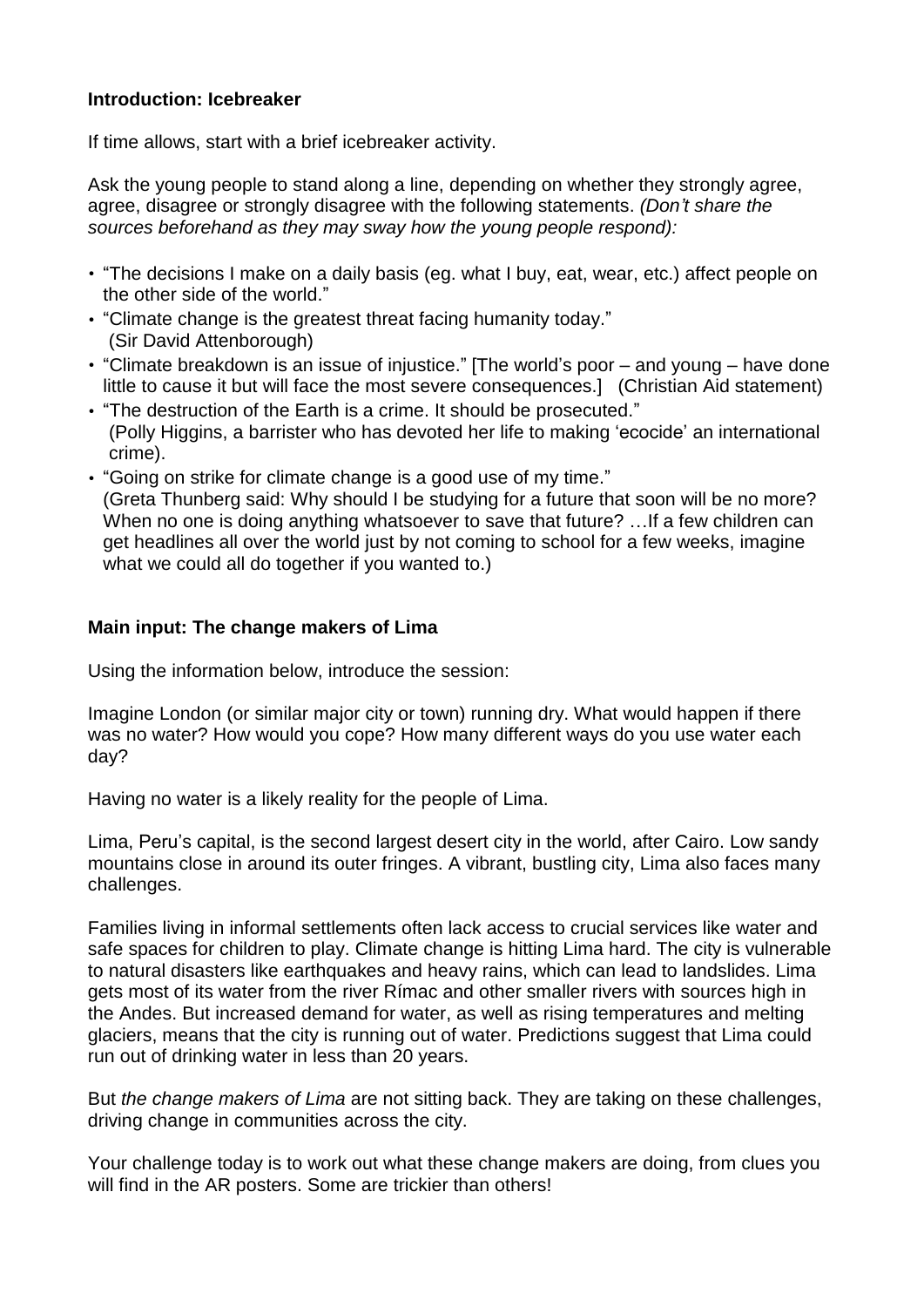#### **Main activity: What's going on in the AR posters?**

Display the posters around the room. Divide the group into teams and ask each team to come up with a team name. Give each team a quiz sheet to complete as they rotate around the posters. Ask them to use the Zappar app to scan each poster, to help them complete the quiz. Suggest that groups scan each poster once to see what happens, then read the questions, then scan once more to look for answers. No more than two scans per poster!

#### **Plenary: How can we be change makers?**

Come back together to see which team won. As you go through the answers to each round, ask a young person to read out the accompanying story below. Talk about which AR poster/story stood out most and why. Which change maker is most inspiring?

Recap the huge impact that climate change is already having on Lima, with predictions that the city could run out of drinking water in less than 20 years. Daniela is already having to fight for her water. Imagine how much worse things will get if we don't start to take action. This is our window of opportunity to change course. Encourage the group to become change makers today and join CAFOD's climate campaign.

Challenge the group to think about what else they could do as change makers. Here are some suggestions:

- Research and create their own AR poster to raise awareness about climate change
- Set up an exhibition on *The change makers of Lima* (for students and/or parents) to raise awareness. Order posters from the [CAFOD](https://shop.cafod.org.uk/collections/frontpage/secondary-school) shop. This could also be done as a fundraiser.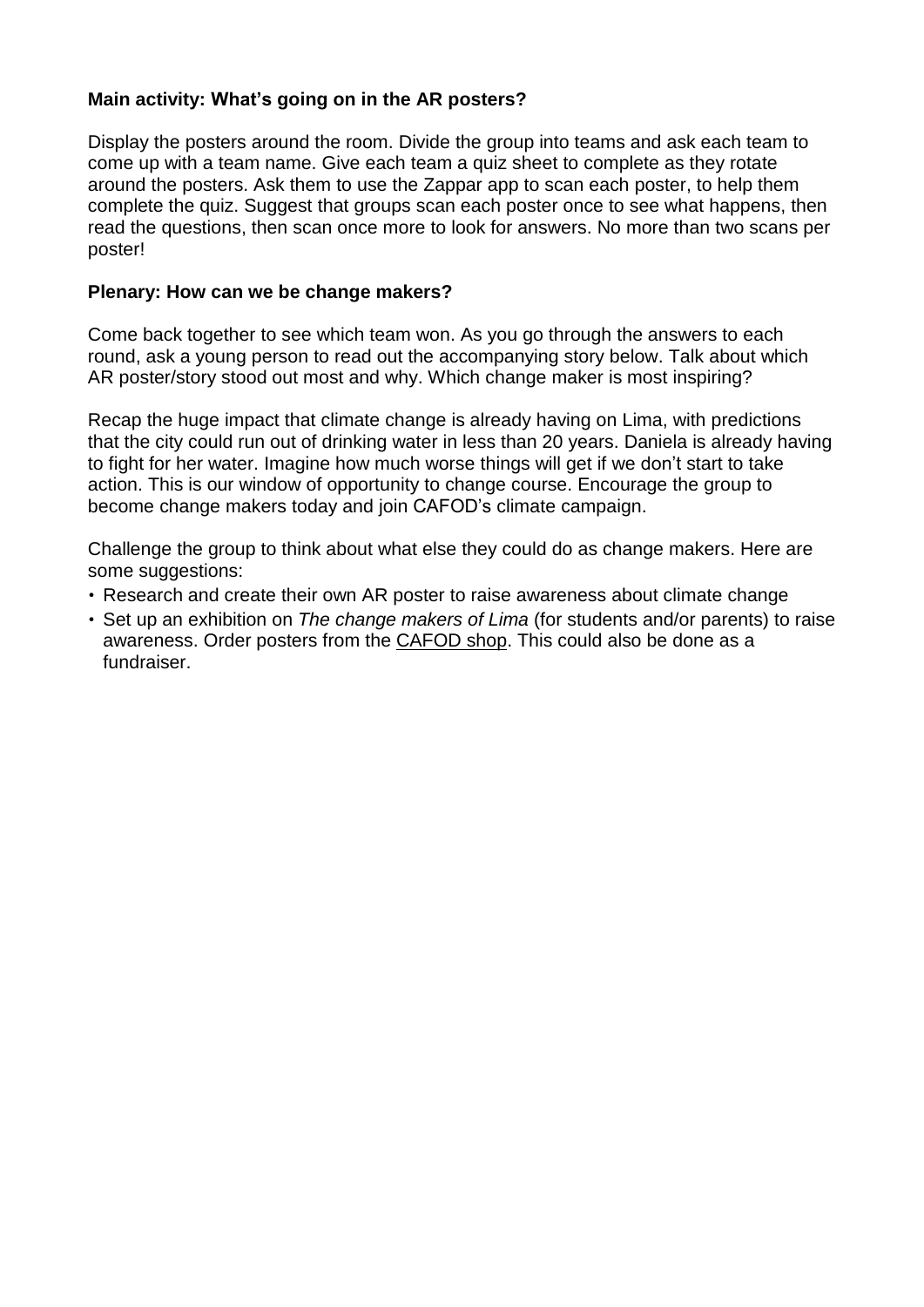## **Quiz sheet Team name**: \_\_\_\_\_\_\_\_\_\_\_\_\_\_\_\_\_\_\_\_\_\_\_\_\_\_\_\_\_

| Round 1            | Question                                                                                                                                                                                                                                                                                                                                                                                                                                                                                                                                                                                                                                                                                                      | Answer<br>(a, b or c?) |
|--------------------|---------------------------------------------------------------------------------------------------------------------------------------------------------------------------------------------------------------------------------------------------------------------------------------------------------------------------------------------------------------------------------------------------------------------------------------------------------------------------------------------------------------------------------------------------------------------------------------------------------------------------------------------------------------------------------------------------------------|------------------------|
| <b>Jasmin</b>      | 1. How many people (other than Jasmin) do you see as she walks<br>to the park?<br>c) four<br>a) two<br>b) three                                                                                                                                                                                                                                                                                                                                                                                                                                                                                                                                                                                               |                        |
|                    | 2. What challenge do you think is Jasmin is facing?<br>difficulty finding other children to play with<br>a)<br>difficulty finding sports equipment to play with<br>b)<br>difficulty finding a safe space to play<br>c)                                                                                                                                                                                                                                                                                                                                                                                                                                                                                        |                        |
|                    | 3. What colour is the parked car you can see, as Jasmin walks to<br>the park?<br>a) silver<br>b) white<br>c) black                                                                                                                                                                                                                                                                                                                                                                                                                                                                                                                                                                                            |                        |
|                    | 4. How do you think Jasmin has helped to change things?<br>a) by clearing up the park to create a safe space to play<br>b) by raising money to buy playground equipment<br>c) by joining a youth club to make new friends                                                                                                                                                                                                                                                                                                                                                                                                                                                                                     |                        |
| Round 2            | Question                                                                                                                                                                                                                                                                                                                                                                                                                                                                                                                                                                                                                                                                                                      | Answer<br>(a, b or c?) |
| <b>Daniela</b>     | 1. What colour is Daniela's pen?<br>a) black<br>b) red<br>c) blue                                                                                                                                                                                                                                                                                                                                                                                                                                                                                                                                                                                                                                             |                        |
|                    | 2. What challenge do you think Daniela faces?<br>her community has difficulty accessing water<br>a)<br>her community is far away from shops so they can't easily buy<br>b)<br>the essentials<br>her local area doesn't have anywhere for people to play sport<br>c)<br>3. How many glasses (of different water quality) can you see on<br>Daniela's sheet of paper?<br>a) three<br>b) five<br>c) six<br>4. How is Daniela helping to change things?<br>by asking for sponsorship from her neighbours to pay for water<br>a)<br>by telling her neighbours about their rights to water<br>b)<br>by collecting information about her neighbours' access to use<br>c) —<br>to campaign for better rights to water |                        |
| Round 3            | Question                                                                                                                                                                                                                                                                                                                                                                                                                                                                                                                                                                                                                                                                                                      | Answer<br>(a, b or c?) |
| <b>Jean-Pierre</b> | 1. What does Jean-Pierre pass on his way to the garden?<br>a) a cat<br>b) a watering can<br>c) a dog                                                                                                                                                                                                                                                                                                                                                                                                                                                                                                                                                                                                          |                        |
|                    | 2. What challenge do you think Jean-Pierre faces?<br>difficulty paying his school fees<br>a)<br>difficulty finding a safe space to do homework<br>b)<br>difficulty making friends to play with<br>c)<br>3. What colour is the gardening tool?<br>a) blue<br>b) red<br>c) yellow                                                                                                                                                                                                                                                                                                                                                                                                                               |                        |
|                    | 4. How do you think Jean-Pierre is helping to change things?<br>by going to homework club to keep up with his studies<br>a)<br>by learning how to care for the garden and grow plants<br>b)<br>by going to safe spaces and learning about his rights<br>c)                                                                                                                                                                                                                                                                                                                                                                                                                                                    |                        |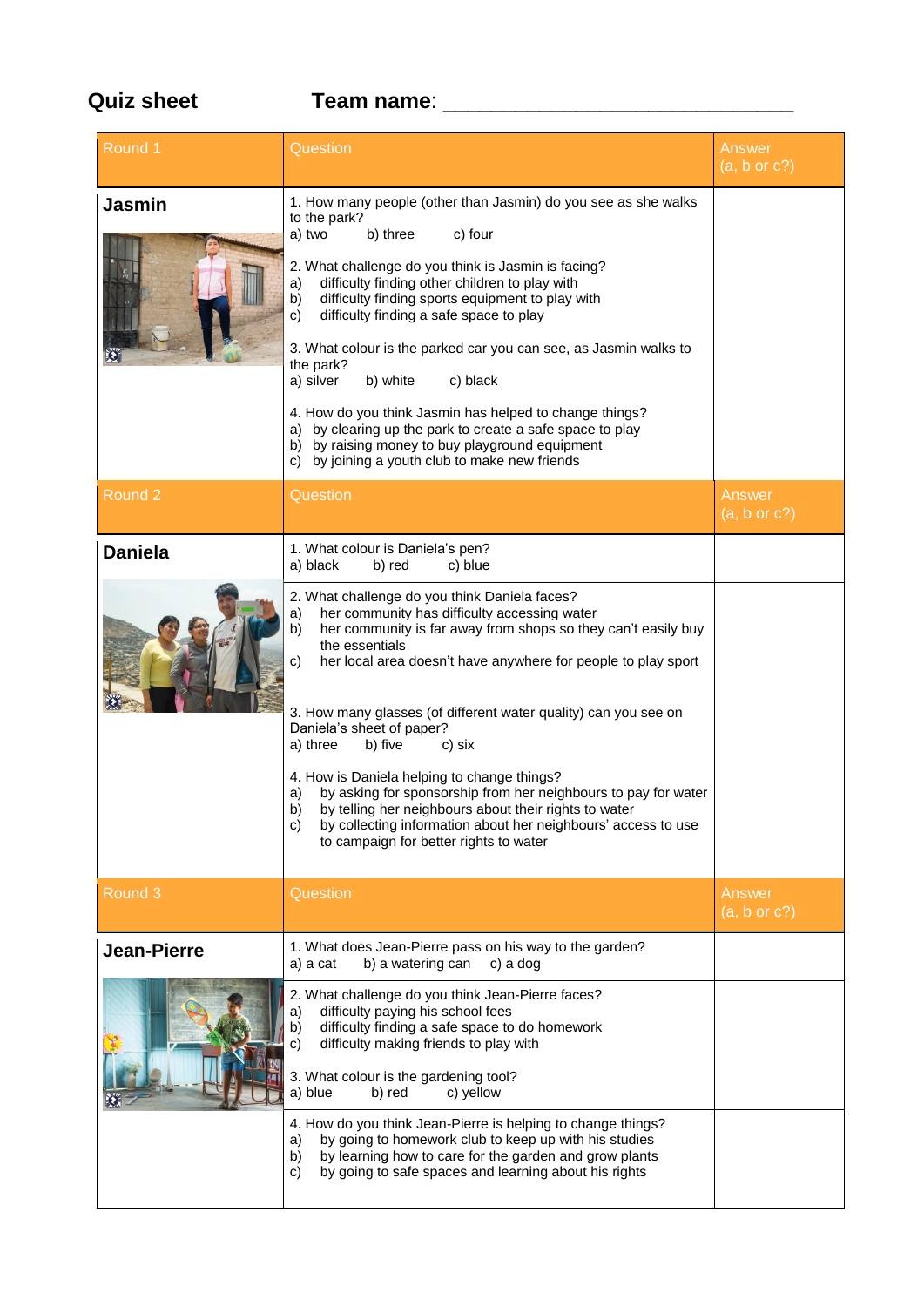| Round 4        | Question                                                                                                                                                                                                                                                                                                                                                                                                                                                                                                                                                                              | Answer<br>(a, b or c?) |
|----------------|---------------------------------------------------------------------------------------------------------------------------------------------------------------------------------------------------------------------------------------------------------------------------------------------------------------------------------------------------------------------------------------------------------------------------------------------------------------------------------------------------------------------------------------------------------------------------------------|------------------------|
| <b>Abigail</b> | 1. What colour is Abigail's front door?<br>a) dark blue<br>b) grey<br>c) black                                                                                                                                                                                                                                                                                                                                                                                                                                                                                                        |                        |
|                | 2. What challenge do you think Abigail faces?<br>plants aren't able to to grow well in her local area<br>a)<br>the green space in her local area is under threat<br>b)<br>plants are expensive to buy in her local area<br>c)<br>3. What is on the poster attached to Abigail's house?<br>a) a plant<br>b) a fire extinguisher<br>c) a footballer<br>4. How is Abigail helping to change things?<br>by joining an eco-brigade with her friends<br>a)<br>by planting small plants to protect her local green space<br>b)<br>by finding different ways to protect the environment<br>C) |                        |
| Round 5        | Question                                                                                                                                                                                                                                                                                                                                                                                                                                                                                                                                                                              | Answer<br>(a, b or c?) |
| <b>Paolo</b>   | 1. How many different tools does Paolo use?<br>a) three<br>b) four<br>c) five                                                                                                                                                                                                                                                                                                                                                                                                                                                                                                         |                        |
| 溪              | 2. What challenge do you think Paolo faces?<br>his community is far away from shops so they can't easily buy<br>a)<br>the essentials<br>his local area doesn't have anywhere for people to play sport<br>b)<br>his community is at risk from natural disasters like earthquakes<br>c)<br>and landslides                                                                                                                                                                                                                                                                               |                        |
|                | 3. What do you see in the background behind Paolo as he walks up<br>the stairs?<br>a) a bicycle<br>b) a washing line<br>c) a small shop                                                                                                                                                                                                                                                                                                                                                                                                                                               |                        |
|                | 4. How is Paolo helping to change things?<br>by learning to build stairs as part of an apprenticeship<br>a)<br>by volunteering his time to build stairs and improve his<br>b)<br>community<br>by earning a living as a builder<br>C)                                                                                                                                                                                                                                                                                                                                                  |                        |
| Round 6        | Question                                                                                                                                                                                                                                                                                                                                                                                                                                                                                                                                                                              | Answer<br>(a, b or c?) |
| <b>General</b> | 1. What does the global temperature rise need to be limited to, in<br>order to avoid the worst effects of climate change?<br>a) $1.5^{\circ}C$ b) $2^{\circ}C$ c) $2.5^{\circ}C$<br>2. What is needed to limit the global temperature rise?<br>Changes in government policy<br>a)<br>Changes in people's lifestyle<br>b)<br>Changes by businesses<br>C)                                                                                                                                                                                                                               |                        |
|                | 3. Why is CAFOD passionate about supporting young leaders?<br>CAFOD has seen the big difference young leaders across the<br>a)<br>world can make<br>b) CAFOD is inspired by young leaders around the world and<br>knows that young people in the UK have the same ability to<br>take the lead<br>CAFOD wants to invest in both the present and future of our<br>C)<br>society - people who will champion for the poorest in our world<br>and speak up for justice                                                                                                                     |                        |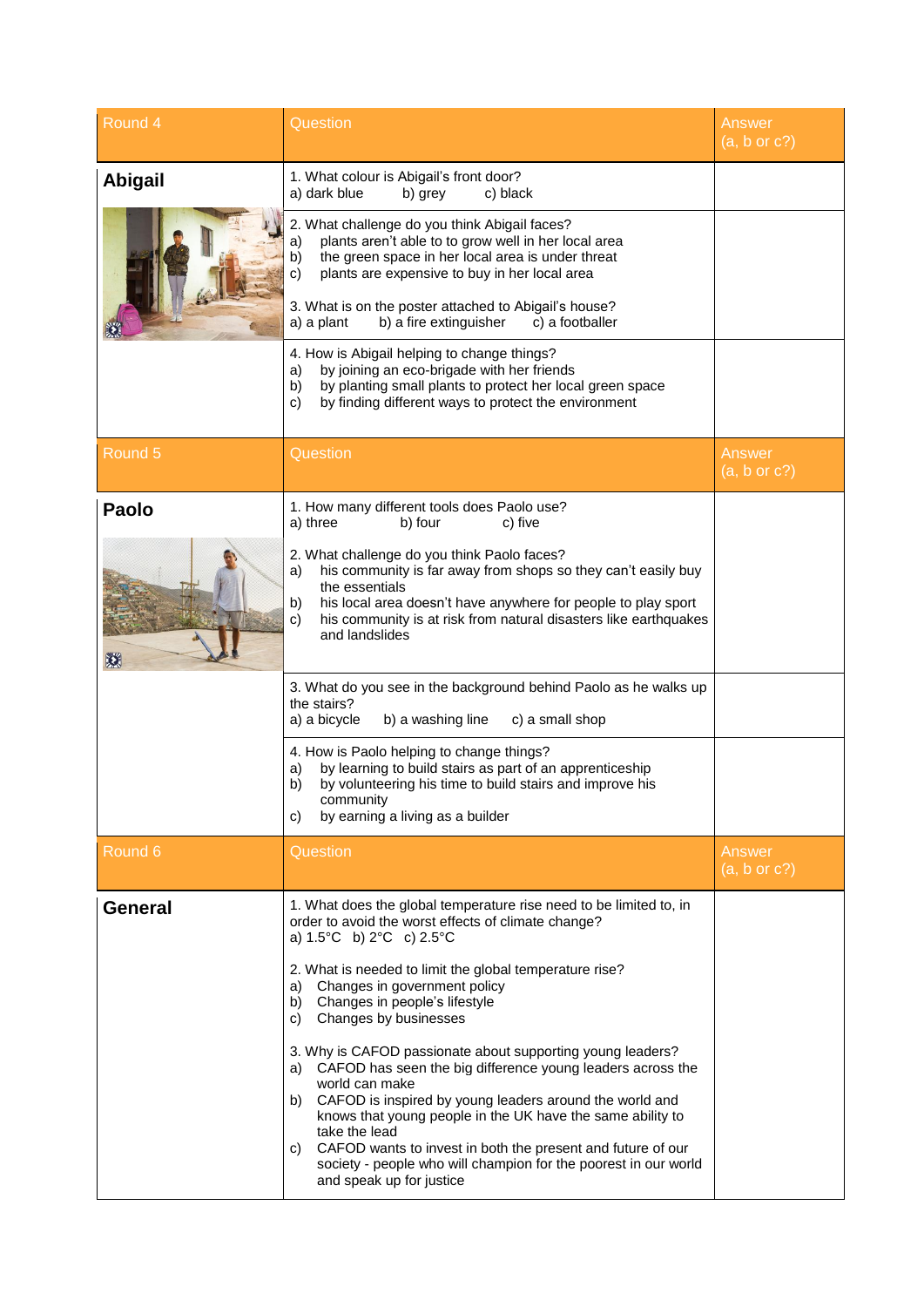## **Answer sheet**

| Round 1            | Question                                                                                                                                                                                                                                                                                                                                                                                                                                                                                                                                                                                   | Answer<br>(a, b or c?)                                                                                                               |
|--------------------|--------------------------------------------------------------------------------------------------------------------------------------------------------------------------------------------------------------------------------------------------------------------------------------------------------------------------------------------------------------------------------------------------------------------------------------------------------------------------------------------------------------------------------------------------------------------------------------------|--------------------------------------------------------------------------------------------------------------------------------------|
| <b>Jasmin</b>      | 1. How many people (other than Jasmin) do you see as she walks<br>to the park?<br>c) four<br>a) two<br>b) three<br>2. What challenge do you think is Jasmin is facing?<br>difficulty finding other children to play with<br>a)<br>difficulty finding sports equipment to play with<br>b)<br>difficulty finding a safe space to play<br>c)                                                                                                                                                                                                                                                  | b) three<br>c) difficulty finding<br>a safe space to<br>play                                                                         |
|                    | 3. What colour is the parked car you can see, as Jasmin walks to<br>the park?<br>b) white<br>c) black<br>a) silver                                                                                                                                                                                                                                                                                                                                                                                                                                                                         | c) black                                                                                                                             |
|                    | 4. How do you think Jasmin has helped to change things?<br>a) by clearing up the park to create a safe space to play<br>b) by raising money to buy playground equipment<br>c) by joining a youth club to make new friends                                                                                                                                                                                                                                                                                                                                                                  | a) by clearing up<br>the park to create<br>a safe space to<br>play                                                                   |
| Round <sub>2</sub> | Question                                                                                                                                                                                                                                                                                                                                                                                                                                                                                                                                                                                   | Answer<br>(a, b or c?)                                                                                                               |
| <b>Daniela</b>     | 1. What colour is Daniela's pen?<br>a) black<br>b) red<br>c) blue                                                                                                                                                                                                                                                                                                                                                                                                                                                                                                                          | c) blue                                                                                                                              |
|                    | 2. What challenge do you think Daniela faces?<br>her community has difficulty accessing water<br>a)<br>her community is far away from shops so they can't easily buy<br>b)<br>the essentials<br>her local area doesn't have anywhere for people to play sport<br>c)<br>3. How many glasses (of different water quality) can you see on<br>Daniela's sheet of paper?<br>a) three<br>b) five<br>c) six<br>4. How is Daniela helping to change things?<br>by asking for sponsorship from her neighbours to pay for water<br>a)<br>by telling her neighbours about their rights to water<br>b) | a) her community<br>has difficulty<br>accessing water<br>b) five<br>c) by collecting<br>information from her<br>neighbours to use to |
|                    | by collecting information from her neighbours to use to<br>c)<br>campaign for better rights to water                                                                                                                                                                                                                                                                                                                                                                                                                                                                                       | campaign for better<br>rights to water                                                                                               |
| Round 3            | Question                                                                                                                                                                                                                                                                                                                                                                                                                                                                                                                                                                                   | Answer<br>(a, b or c?)                                                                                                               |
| <b>Jean-Pierre</b> | 1. What does Jean-Pierre pass on his way to the garden?<br>a) a cat<br>b) a watering can<br>c) a dog                                                                                                                                                                                                                                                                                                                                                                                                                                                                                       | a) a dog                                                                                                                             |
|                    | 2. What challenge do you think Jean-Pierre faces?<br>difficulty paying his school fees<br>a)<br>difficulty finding a safe space to do homework<br>b)<br>difficulty making friends to play with<br>c)                                                                                                                                                                                                                                                                                                                                                                                       | b) difficulty finding<br>a safe space to do<br>homework                                                                              |
|                    | 3. What colour is the gardening tool?<br>a) blue<br>b) red<br>c) yellow<br>4. How do you think Jean-Pierre is helping to change things?                                                                                                                                                                                                                                                                                                                                                                                                                                                    | c) yellow<br>$a, b$ and $c - al$                                                                                                     |
|                    | by going to homework club to keep up with his studies<br>a)<br>by learning how to care for the garden and grow plants<br>b)<br>by going to safe spaces and learning about his rights<br>C)                                                                                                                                                                                                                                                                                                                                                                                                 | three answers are<br>correct (all<br>answers are<br>needed)                                                                          |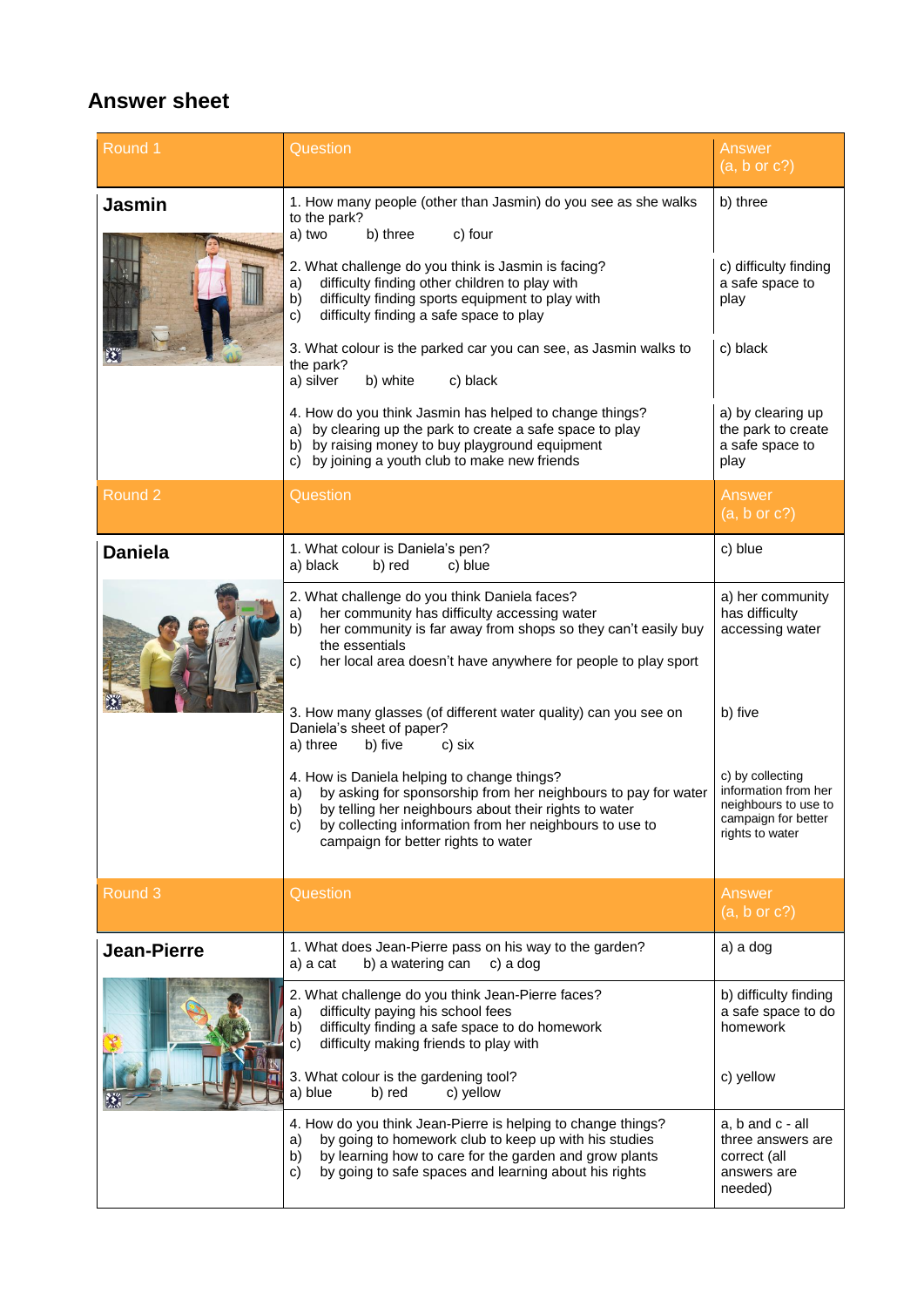| Round 4        | Question                                                                                                                                                                                                                                                                                                                                                                                                                                                          | <b>Answer</b><br>(a, b or c?)                                                                  |
|----------------|-------------------------------------------------------------------------------------------------------------------------------------------------------------------------------------------------------------------------------------------------------------------------------------------------------------------------------------------------------------------------------------------------------------------------------------------------------------------|------------------------------------------------------------------------------------------------|
| <b>Abigail</b> | 1. What colour is Abigail's front door?<br>a) dark blue<br>b) grey<br>c) black                                                                                                                                                                                                                                                                                                                                                                                    | c) black                                                                                       |
|                | 2. What challenge do you think Abigail faces?<br>plants aren't able to to grow well in her local area<br>a)<br>the green space in her local area is under threat<br>b)<br>plants are expensive to buy in her local area<br>C)                                                                                                                                                                                                                                     | b) the green space<br>in her local area is<br>under threat                                     |
|                | 3. What is on the poster attached to Abigail's house?<br>b) a fire extinguisher<br>a) a plant<br>c) a footballer                                                                                                                                                                                                                                                                                                                                                  | b) a fire<br>extinguisher                                                                      |
|                | 4. How is Abigail helping to change things?<br>by joining an eco-brigade with her friends<br>a)<br>by planting small plants to protect her local green space<br>b)<br>by finding different ways to protect the environment<br>C)                                                                                                                                                                                                                                  | $a, b$ and $c - al$<br>three answers are<br>correct (all<br>answers are<br>needed)             |
| Round 5        | Question                                                                                                                                                                                                                                                                                                                                                                                                                                                          | Answer<br>(a, b or c?)                                                                         |
| <b>Paolo</b>   | 1. How many different tools does Paolo use?<br>a) three<br>b) four<br>c) five                                                                                                                                                                                                                                                                                                                                                                                     | a) three                                                                                       |
| 溪              | 2. What challenge do you think Paolo faces?<br>his community is far away from shops so they can't easily buy<br>a)<br>the essentials<br>his local area doesn't have anywhere for people to play sport<br>b)<br>his community is at risk from natural disasters like earthquakes<br>C)<br>and landslides                                                                                                                                                           | c) his community<br>is at risk from<br>natural disasters<br>like earthquakes<br>and landslides |
|                | 3. What do you see in the background behind Paolo as he walks up<br>the stairs?<br>a) a bicycle<br>b) a washing line<br>c) a small shop                                                                                                                                                                                                                                                                                                                           | b) a washing line                                                                              |
|                | 4. How is Paolo helping to change things?<br>by learning to build stairs as part of an apprenticeship<br>a)<br>by volunteering his time to build stairs and improve his<br>b)<br>community<br>by earning a living as a builder<br>C)                                                                                                                                                                                                                              | b) by volunteering<br>his time to build<br>stairs and improve<br>his community                 |
| Round 6        | Question                                                                                                                                                                                                                                                                                                                                                                                                                                                          | Answer<br>(a, b or c?)                                                                         |
| <b>General</b> | 1. What does the global temperature rise need to be limited to, in<br>order to avoid the worst effects of climate change?<br>a) $1.5^{\circ}C$ b) $2^{\circ}C$ c) $2.5^{\circ}C$                                                                                                                                                                                                                                                                                  | a) 1.5°C                                                                                       |
|                | 2. What is needed to limit the global temperature rise?<br>Changes in government policy<br>a)<br>Changes in people's lifestyle<br>b)<br>Changes from businesses<br>C)                                                                                                                                                                                                                                                                                             | $a, b$ and $c - al$<br>three answers are<br>correct                                            |
|                | 3. Why is CAFOD passionate about supporting young leaders?<br>a) CAFOD has seen the big difference young leaders across the<br>world can make<br>CAFOD is inspired by young leaders around the world and<br>b)<br>knows that young people in the UK have the same ability to<br>take the lead<br>CAFOD wants to invest in both the present and future of our<br>C)<br>society - people who will champion for the poorest in our world<br>and speak up for justice | $a, b$ and $c$ - all<br>three answers are<br>correct                                           |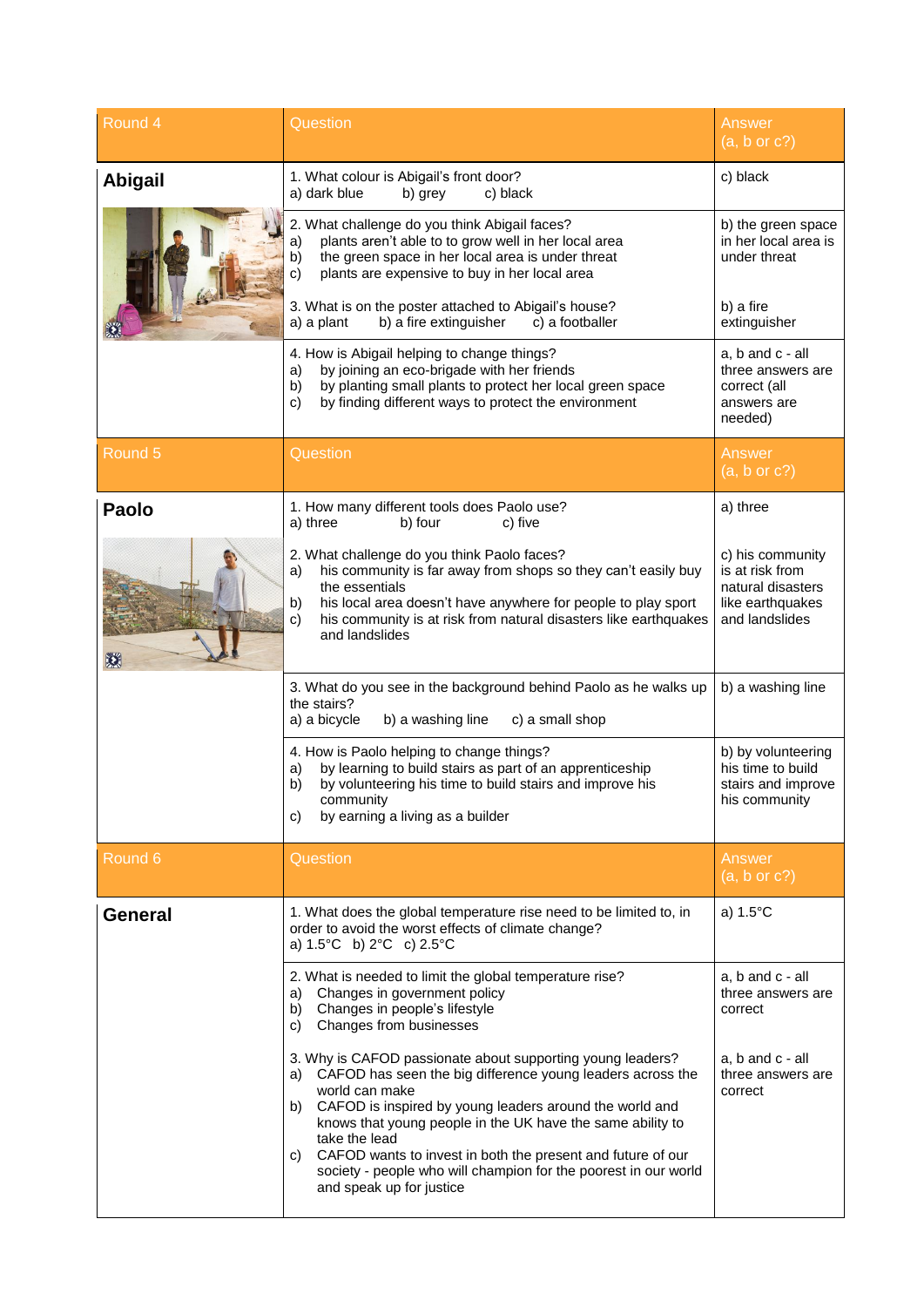### **Accompanying stories:** *The change makers of Lima*

*Once the teams have completed all the rounds, ask them to swap their answer sheets with another team to score.*

*As you go through the answers to each round, ask a young person to read aloud the accompanying story (see below).*

### **Daniela - Fighting for water**

#### **What does Daniela like to do in her spare time?**

Daniela enjoys taking photos and playing cards. In the poster, you can see Daniela, (in the middle), taking a selfie with her friends Matilda (to the left) and Gabriel (to the right).



#### **What's the problem?**

Daniela lives in La Capilla, an informal settlement in one of the poorest districts in Lima. Many residents here lack basic human rights.

Water is a major problem. Daniela has never had running water at home. Water is delivered by trucks, but sometimes the trucks don't come, which means there is no water. And after heavy rain, the water trucks struggle to make it up the steep hillsides. When the trucks do come, the water is stored in tanks that are open to the dust and dirt. Water is therefore extremely poor quality.

Daniela says: *"You don't really know when the water will arrive... Like everybody we feel uncomfortable when water doesn't come. We need water for everything - to wash, to cook, everything".*

### **How is CAFOD helping?**

CAFOD is supporting local experts (from CAFOD partner, DESCO) to help young people in their fight for water, amongst other things.

#### **What's the solution?**

DESCO have developed a mobile app, to collect information from residents about their access to and quality of water. The information they collect will be presented to Congress (parliament) and used as evidence to campaign for better rights/ access to water.

Daniela and her friends have been trained to use this app. They are going to their neighbours' houses to collect this information on their phones, to use in their fight for water.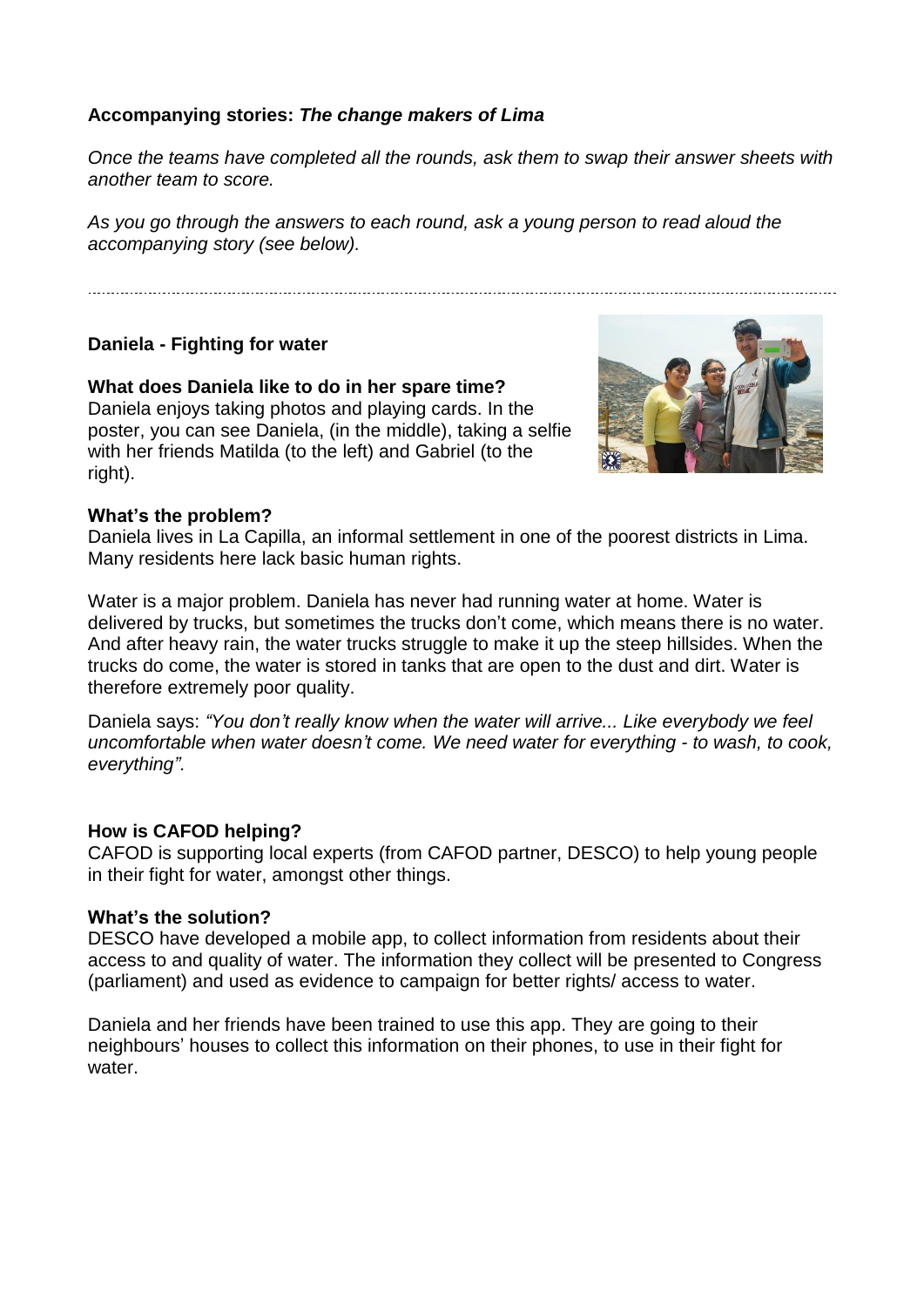#### **Paolo - Building the future**

#### **What does Paolo like to do in his spare time?**

Paolo loves to skate and play football. His favourite football team is Peru.

#### **What's the problem?**

Like Daniela, Paolo also lives in La Capilla, an informal settlement in one of the poorest districts in Lima. Many residents here lack basic human rights.



As well as problems accessing water, the majority of the houses are built using precarious materials (eg mats, wood laminates, corrugated roofs). They are situated on the extremely steep slopes over self-built stone platforms known as 'pircas'. This makes them extremely vulnerable, especially as they are already at risk from natural disasters and climate change eg. flooding and earthquakes and landslides.

#### **How is CAFOD helping?**

CAFOD is supporting local climate change experts (from CAFOD partner, DESCO) to raise awareness and help young people develop their skills to reduce the risks from climate change.

Paolo's community is well organised - they are already making improvements to their neighbourhood, and DESCO is supporting them to further reduce their risks from climate change.

#### **What's the solution?**

Along with others in the neighbourhood, Paolo volunteers to do community service every Sunday, to help improve his neighbourhood and make it a safer place to live. Paolo says: *"For me, community service is really important. It's something that you do to improve your community to help it to grow and develop".*

Paolo is volunteering to build staircases. The paths in his community are very steep. So, without staircases, it is difficult for people to move around. If there is a fire or a natural disaster like an earthquake or landslide, the staircases help people move down the hills quickly to safety.

Paolo and his neighbours are also building retention walls to protect people from land or mud slides.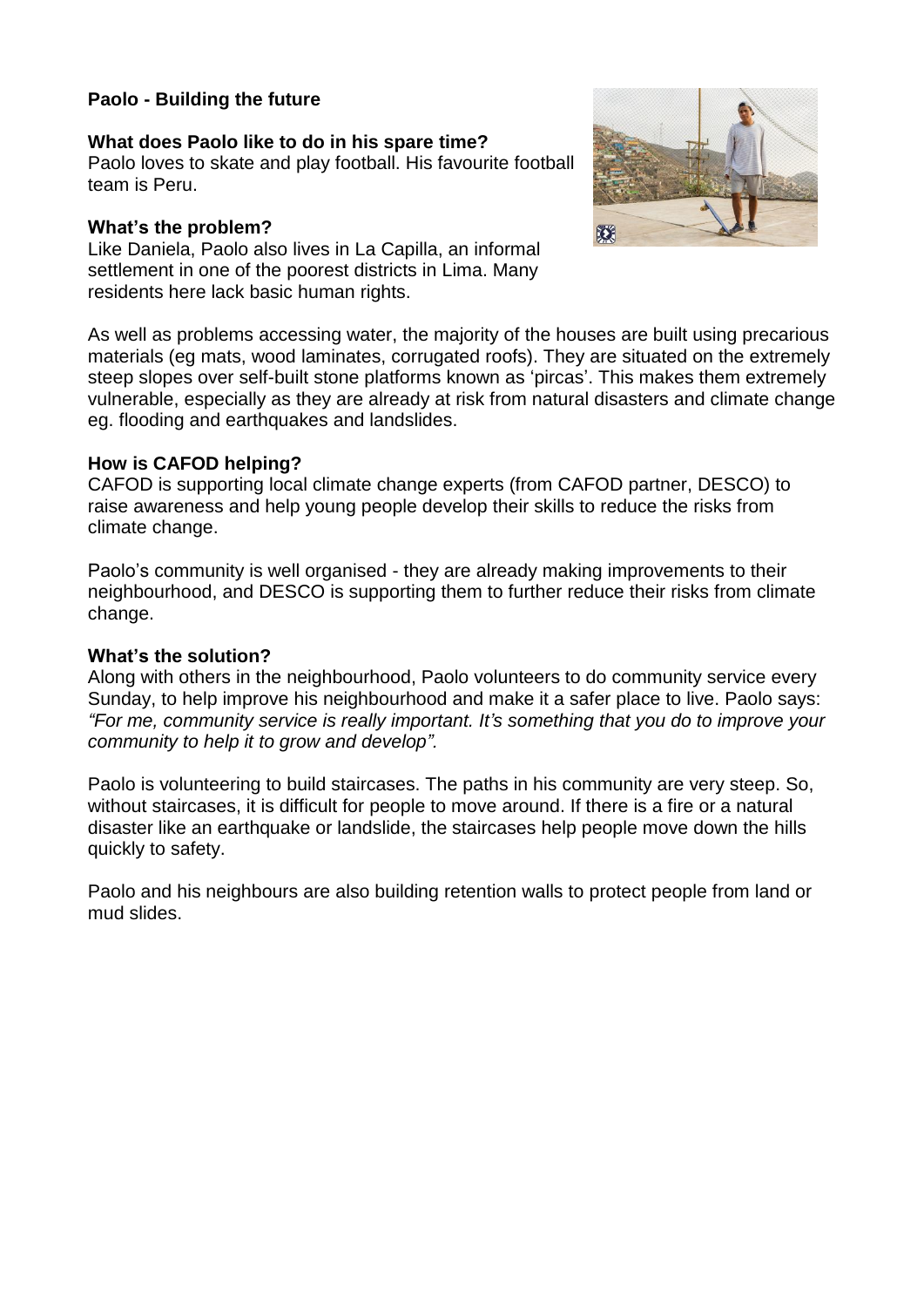#### **Jean-Pierre - Planting the seeds**

#### **What does Jean-Pierre like to do in his spare time?**

Jean-Pierre likes to read books and wants to be a teacher when he grows up. His favourite books are about super heroes.

#### **What's the problem?**

Jean-Pierre lives in an area of northern Lima with high levels

of poverty (in the same area as Jasmin). There aren't many safe places for children, and parents often have to work long days, leaving children alone. Because of this, sometimes children miss school and fall behind in their studies.

#### **How is CAFOD helping?**

CAFOD is supporting local experts (from CAFOD partner, Warmi Huasi) to help the children in Jean-Pierre's neighbourhood. As well as helping to strengthen local children's organisations, they are helping to create vital safe spaces for children.

#### **What's the solution?**

Warmi Huasi have created eight safe spaces, including homework clubs, reading clubs, a wellbeing club and a play club.

Jean-Pierre enjoys going to these safe spaces. He goes to both reading club and homework club - here Jean-Pierre can do his homework and keep up with his studies. Jean-Pierre wants to be teacher when he grows up. He says: *"When I'm in the homework club I feel good, I feel happy".*

At homework club, the children also learn about their rights, play games and do other activities like learning how to grow plants, which Jean-Pierre really enjoys. The children in the club made signs to show how to care for their garden (which can be seen in Jean-Pierre's poster).

Jean-Pierre says: "*I like to water the plants so that they grow. Without plants we can't breathe".*

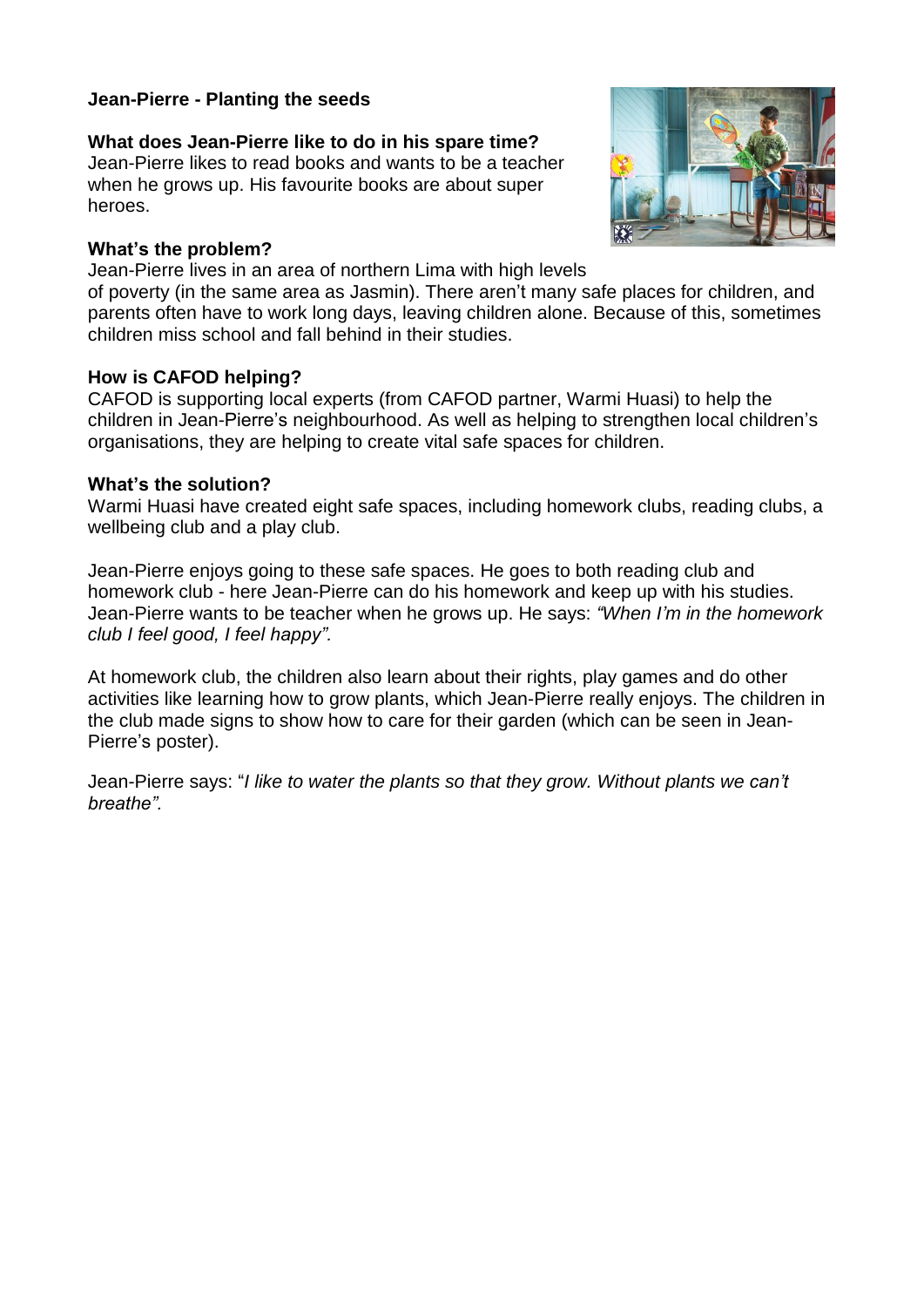### **Abigail - Defending the earth**

#### **What does Abigail like to do in her spare time?**

Abigail belongs to an eco-brigade at her school. She enjoys caring for the environment. Abigail also likes to draw and wants to be a graphic designer when she grows up.

#### **What's the problem?**

Abigail lives in the Lomas de Carabayllo, a mountainous

district towards the north of Lima, with high levels of poverty. It is also one of the most polluted districts of northern Lima. It suffers from illegal dumping of waste and lots of mining (much of which is illegal).

The area is blessed with a unique urban ecosystem, the Lomas de la Primavera (the Lomas). It is a chain of mountains known as Lima's "green lung". As a hyper-arid city, the hills of the Lomas benefit from mist coming up from the Pacific coast, which nurtures vegetation and natural life.

Despite its ecological and archeological importance (pre-Incan artifacts have been found), the Lomas is under threat. People are grabbing the land to sell, and mining companies want to start mining there.

#### **How is CAFOD helping?**

CAFOD is supporting local climate change experts (from CAFOD partner, CIDAP) to work with different communities in the district, focusing on reducing risks from climate-related disasters as well as conservation of the Lomas.

In a new project they have supported four local schools to set up eco-brigades.

#### **What's the solution?**

Abigail has joined one of these eco-brigades to help defend the earth. They have started working on a forestation project in the Lomas, planting small plants to protect the environment and keep it clean for the future.

Abigail says: *"It's important to protect the Lomas because they give us our oxygen, they help our wellbeing and help our planet".*

The eco-brigade are taking on the challenge of tackling climate change by defending their green spaces, and finding other ways to protect the environment. They have just started clearing an area at school so they can create a garden.